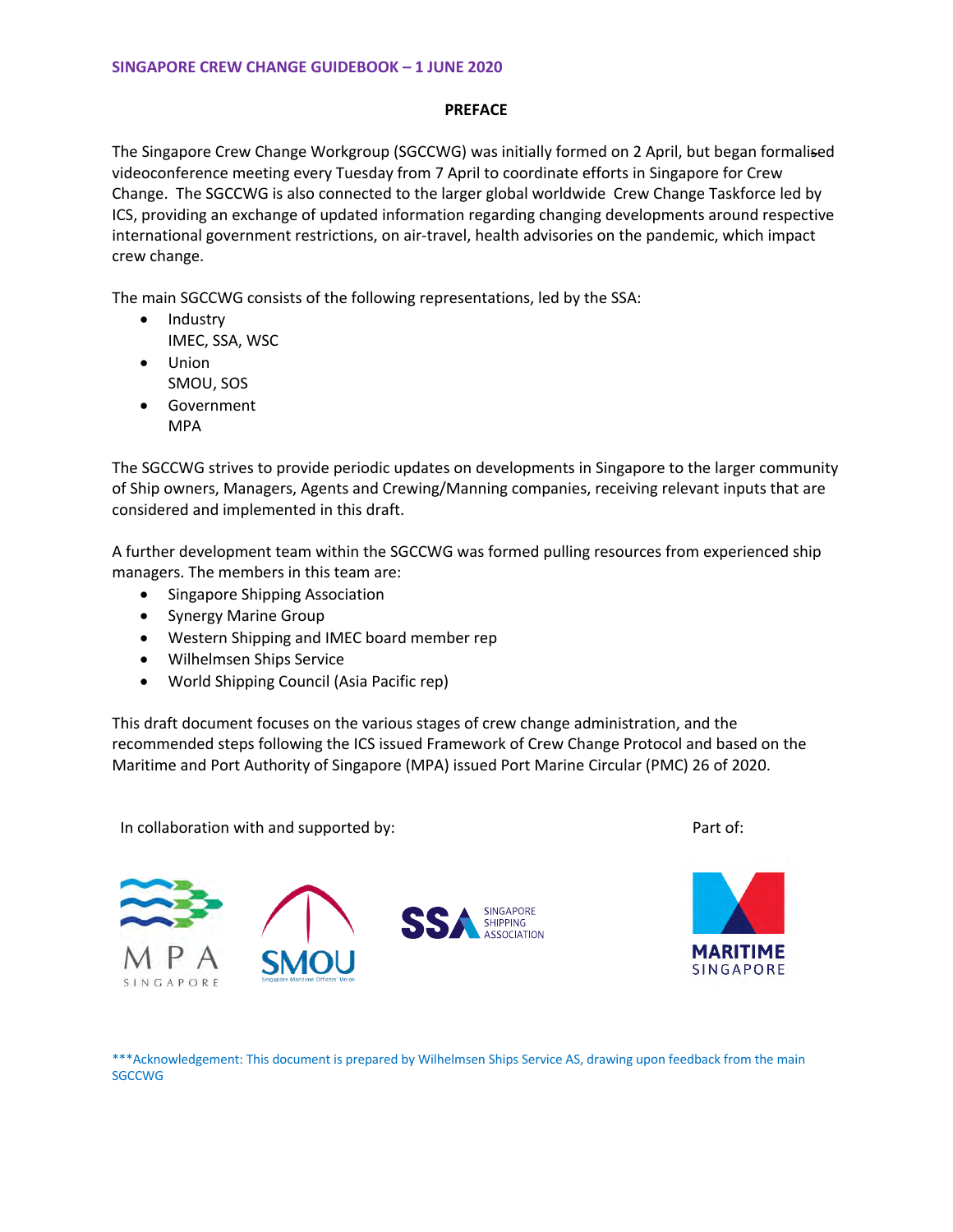# **Crew change process for sign on and sign off in Singapore**

- A safe and coordinated planning process, ensuring minimal contact between crew and various staff of hotel, transportation providers and launch hire services
- All aspects of the value chain are considered including self-reporting of health status to detect early symptoms and seek prompt medical attention



SHN - denotes "Stay Home Notice", details is as per laid out in the URL link- https://www.gov.sg/article/everything-you-need-to-know-about-the-stayhome-notice

Figure 1.1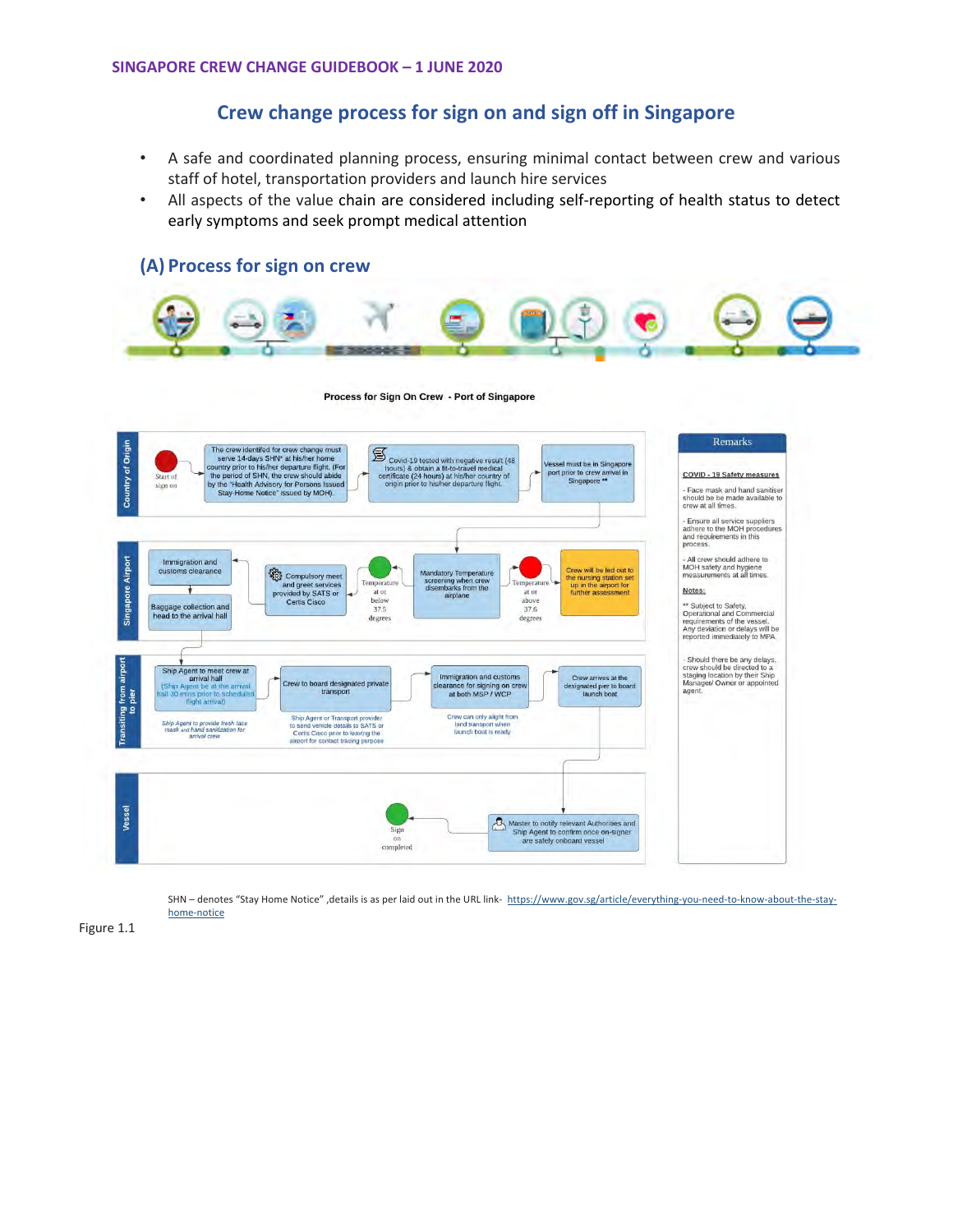#### **SINGAPORE CREW CHANGE GUIDEBOOK – 1 JUNE 2020**

Process for Sign On Crew - Port of Singapore, using holding facility (Onshore/alongside)



Figure 1.2

Process for Sign On Crew - Port of Singapore, using holding facility (Offshore)



SHN - denotes "Stay Home Notice", details is as per laid out in the URL link- https://www.gov.sg/article/everything-you-need-to-know-about-the-stayhome-notice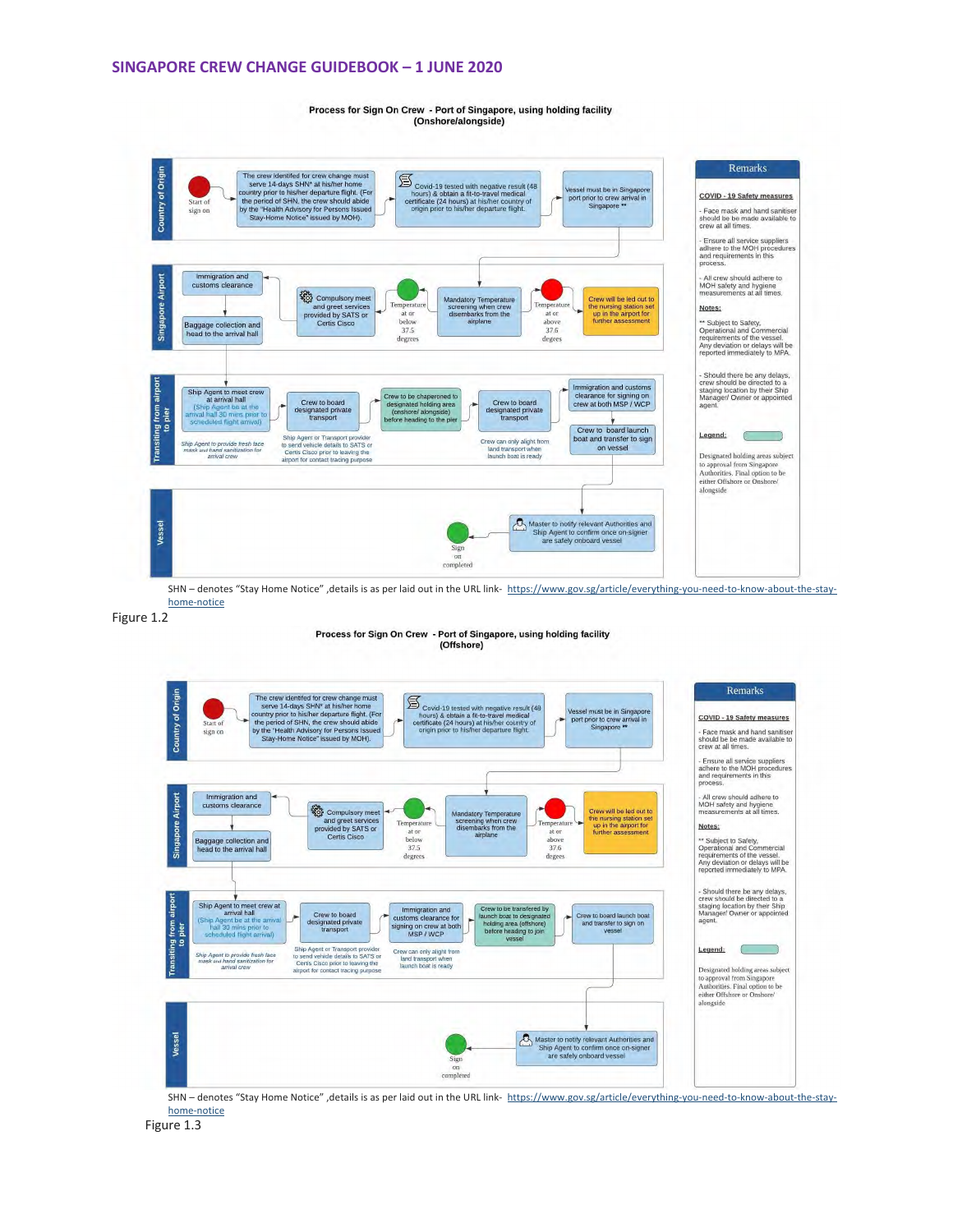## **Sign on Crew in Port of Singapore – RACI Matrix**

| S/N | Calegory                               | <b>Activity/Task</b>                                                                                                                         | <b>MPA/MOT</b> | <b>Ship Manager</b> | <b>Ship Agent</b> | <b>Master</b> | Manning<br>Agency |                  | <b>RACI Matrix</b>                                                                                                                                                                                                                    |
|-----|----------------------------------------|----------------------------------------------------------------------------------------------------------------------------------------------|----------------|---------------------|-------------------|---------------|-------------------|------------------|---------------------------------------------------------------------------------------------------------------------------------------------------------------------------------------------------------------------------------------|
|     |                                        | Serving SHN                                                                                                                                  |                | Ā                   |                   |               | R                 | Responsible      | Owns the activity/task. Person working<br>to achieve the task.                                                                                                                                                                        |
|     | Country of Origin.                     | COVID-19 Test report and Fit-<br>for-travel documents                                                                                        |                | А                   |                   |               | R                 | Accountable      | To whom R is accountable. Who must<br>sign off/approve on work before it is                                                                                                                                                           |
|     | Singapore Airport                      | Meet & Greet and Immigration<br>clearance                                                                                                    |                |                     | <b>A6A</b>        |               |                   |                  | effective. No more than one A but can<br>be zero. The one ultimately<br>answerable for the completion of<br>deliverable or task and the one who<br>delegates the work to those<br>responsible<br>MOTE Cive intercan he colly Pland is |
| з   | Transit from<br>Airport to Vesset      | Transil from Airport to Vessel<br>with approved suppliers                                                                                    |                |                     | A&R               |               |                   |                  |                                                                                                                                                                                                                                       |
|     | Arrival at Vessel<br>(joiming)         | Joimng vessel (Sign on)                                                                                                                      |                |                     | Ċ.                | R             |                   |                  |                                                                                                                                                                                                                                       |
|     | (i) Approval from MPA for crew Sign On | Note: Sign On is confirmed when the following approval is obtained:<br>(ii) Valid visa issuance by Immigration & Checkpoints Authority (ICA) |                |                     |                   |               |                   | <b>Consulted</b> | Has information and/or capability<br>necessary to complete the work                                                                                                                                                                   |
|     |                                        | (iii) Approval from National Environment Agency (NEA)                                                                                        |                |                     |                   |               |                   | Informed         | Must be notified of results, but need<br>not be consulted                                                                                                                                                                             |

notice Figure 1.4

To minimise the risk of importation and spread COVID-19 in Singapore and to the ship, the crew must be transferred directly between the vessel and the point of arrival/departure. Company may wish to take note of the following requirements:

| <b>Phase</b>         | <b>Check List</b>                                                                                                                                                                                                                                                                                                                                                                                                                                                                                                                                                                                | <b>Mitigating Factor</b>                                                                                                                                                                                                                                                                                                                                                                            |  |  |  |
|----------------------|--------------------------------------------------------------------------------------------------------------------------------------------------------------------------------------------------------------------------------------------------------------------------------------------------------------------------------------------------------------------------------------------------------------------------------------------------------------------------------------------------------------------------------------------------------------------------------------------------|-----------------------------------------------------------------------------------------------------------------------------------------------------------------------------------------------------------------------------------------------------------------------------------------------------------------------------------------------------------------------------------------------------|--|--|--|
| <b>Descriptor</b>    |                                                                                                                                                                                                                                                                                                                                                                                                                                                                                                                                                                                                  |                                                                                                                                                                                                                                                                                                                                                                                                     |  |  |  |
| Sign-On<br>Crew<br>A | Crew must serve 14-days SHN*1 at his/her<br>home country prior to his/her departure flight<br>to Singapore.<br>(For the period of SHN, the crew should abide<br>by the standards equivalent to the "Health<br>Advisory for Persons Issued Stay-Home Notice"<br>issued by MOH).                                                                                                                                                                                                                                                                                                                   | Confirmation that the<br>1)<br>crew has been in<br>quarantine for at least<br>14 days prior to entering<br>Singapore and has been<br>well throughout that<br>period.                                                                                                                                                                                                                                |  |  |  |
|                      | All visa requirements for Singapore must be<br>followed. Countries that require visa to enter<br>Singapore must take into consideration the<br>application period of 10 days processing time<br>that ICA needs.<br>Crew shall take his/her temperature<br>twice daily and keep a record.<br>Crew shall remain healthy throughout<br>the 14-days SHN period.<br>Crew shall provide a declaration that<br>$\bullet$<br>he/she has complied with the above<br>and provide the temperature records<br>for verification.<br>Company shall, at the point of<br>application, provide a declaration that | 2)<br><b>Mandatory Temperature</b><br>screening when crew<br>disembarks from the<br>plane<br>3)<br>If temperature is above<br>37.6, it will be led out to<br>the nursing station set<br>up in the airport for<br>further assessment<br>4) Agent must be present<br>to meet the crew when<br>they arrive. The crew<br>will produce the MPA's<br>approval letter to ICA,<br>the crew will be escorted |  |  |  |

<sup>&</sup>lt;sup>1</sup> \* SHN – denotes "Stay Home Notice" ,details is as per laid out in the URL linkhttps://www.gov.sg/article/everything-you-need-to-know-about-the-stay-home-notice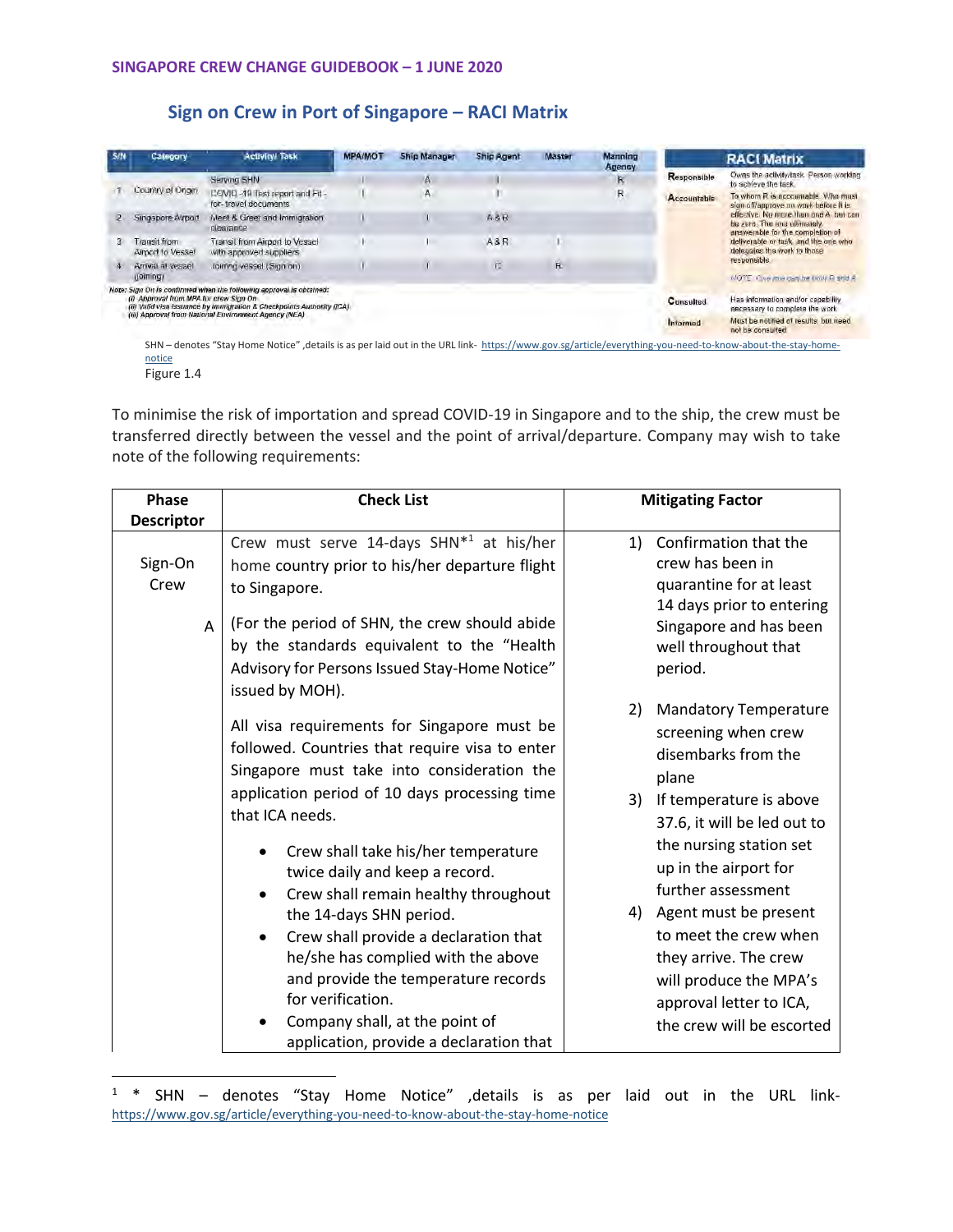## **SINGAPORE CREW CHANGE GUIDEBOOK – 1 JUNE 2020**

| Phase<br><b>Descriptor</b> | <b>Check List</b>                                                                                                                                                                                                                                                                                                                                                                                                                           | <b>Mitigating Factor</b>                                                                                                                                                                                                              |  |  |  |
|----------------------------|---------------------------------------------------------------------------------------------------------------------------------------------------------------------------------------------------------------------------------------------------------------------------------------------------------------------------------------------------------------------------------------------------------------------------------------------|---------------------------------------------------------------------------------------------------------------------------------------------------------------------------------------------------------------------------------------|--|--|--|
|                            | the company shall ensure the crew's<br>compliance, including periodical<br>checks on the crew during the SHN<br>period.<br>Company shall provide details of the<br>SHN such as the location and period of<br>SHN, and how they will ensure<br>compliance.                                                                                                                                                                                   | and handed over to the<br>agent. Transportation to<br>the ship must be by<br>private (not public)<br>transport in compliance<br>with the safe distancing<br>measures."                                                                |  |  |  |
| В                          | Crew must be Covid-19 tested via PCR method<br>with negative result at his/her country of origin<br>not more than 48 hours prior to his/her<br>departure flight.<br>The crew must also obtain a fit-to-travel<br>medical certificate from doctors registered<br>with the medical authorities at his/her country<br>of origin not more than 24 hours prior to<br>his/her departure flight.<br>The vessel shall be in port before the sign on | 5)<br>Compulsory meet and<br>greet services<br>(Certis/SATS) from<br>Immigration Desk to<br>baggage collection and<br>finally arrival hall - to<br>ensure proper hand-over<br>of each arriving crew to<br>transport company<br>driver |  |  |  |
| C                          | crew arrives in Singapore.<br>Only in exceptional circumstances and<br>approved by MPA, when the vessel is<br>not yet in port, the crew may be<br>transferred to an approved holding                                                                                                                                                                                                                                                        | Agent to provide fresh<br>6)<br>face mask and hand<br>sanitisation for arrival<br>crew upon arrival.                                                                                                                                  |  |  |  |
| D                          | facility before joining the vessel.<br>Master to notify relevant Authority and agent<br>to confirm once signing on crew is/are safely<br>onboard.                                                                                                                                                                                                                                                                                           | Transport services to<br>7)<br>standby 30mins prior<br>flight landing time to<br>receive arriving crew                                                                                                                                |  |  |  |
|                            |                                                                                                                                                                                                                                                                                                                                                                                                                                             | <b>Transportation safety</b><br>8)<br>measure:                                                                                                                                                                                        |  |  |  |
|                            |                                                                                                                                                                                                                                                                                                                                                                                                                                             | Hand sanitisation<br>9)<br>process before boarding<br>the vehicle.                                                                                                                                                                    |  |  |  |
|                            |                                                                                                                                                                                                                                                                                                                                                                                                                                             | 10) Reminder will be given<br>that face mask must<br>always be worn in<br>Singapore.                                                                                                                                                  |  |  |  |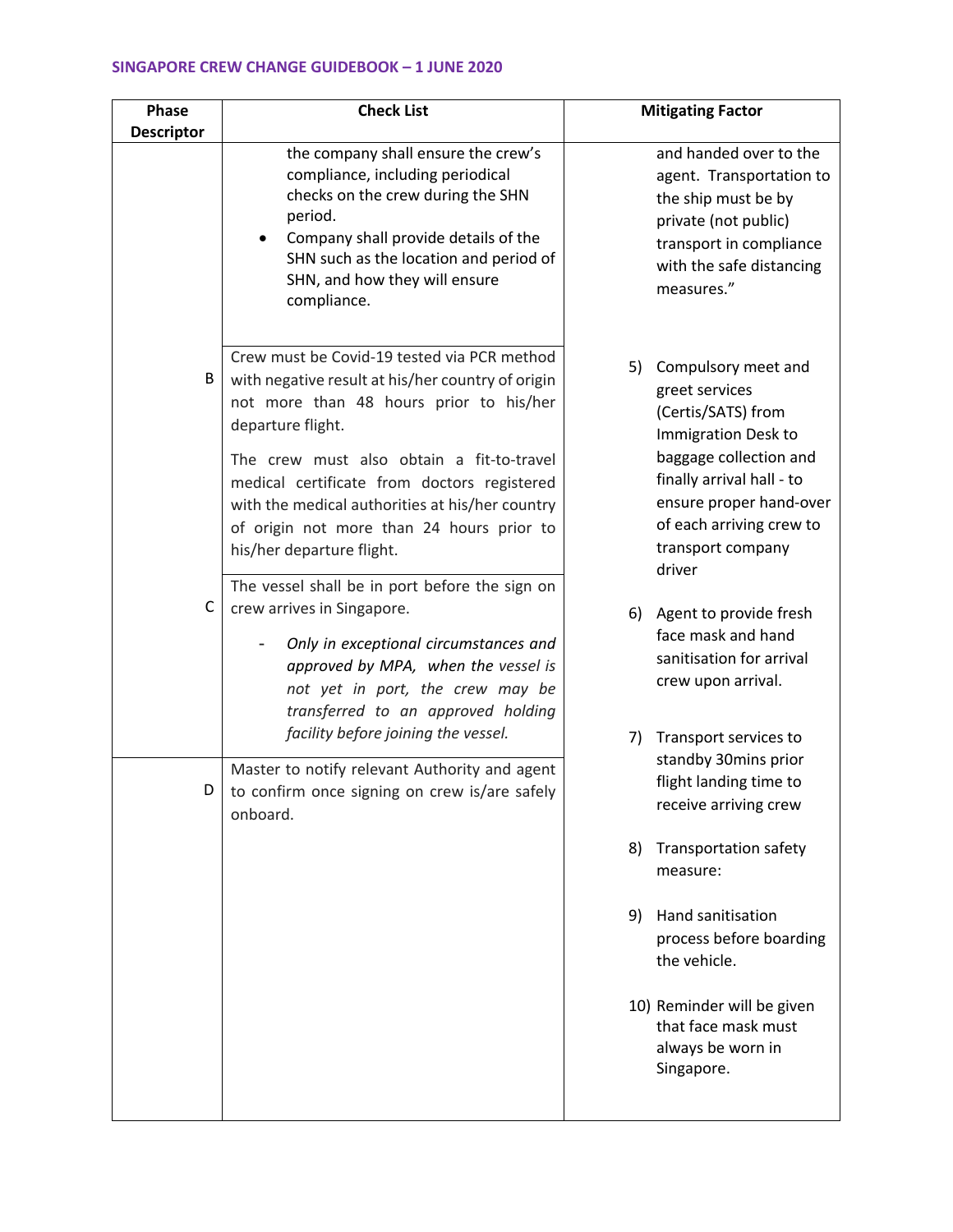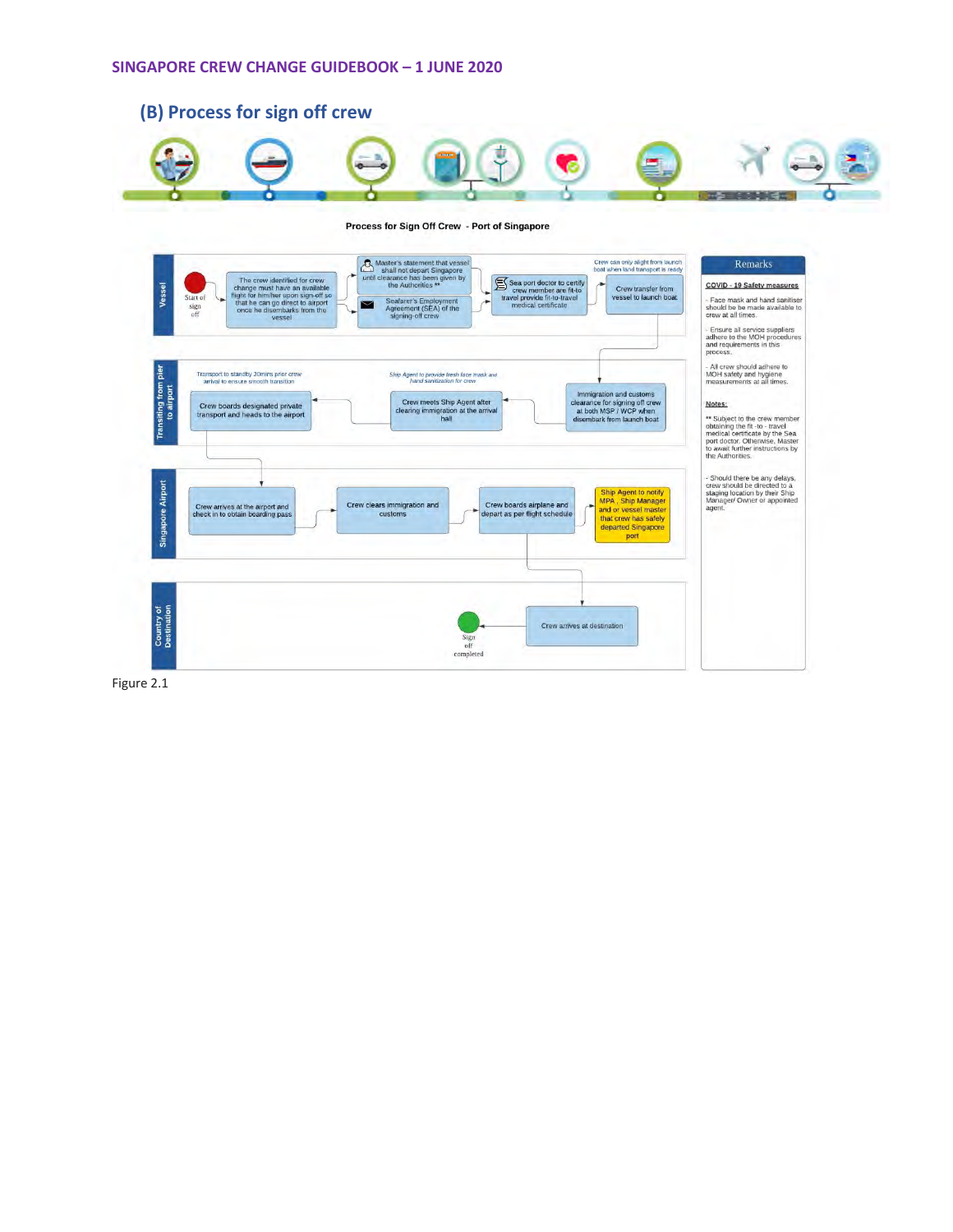#### **SINGAPORE CREW CHANGE GUIDEBOOK – 1 JUNE 2020**

Process for Sign Off Crew - Port of Singapore, using holding facility (Onshore/alongside)



Figure 2.2

# Process for Sign Off Crew - Port of Singapore, using holding facility<br>(Offshore)



Figure 2.3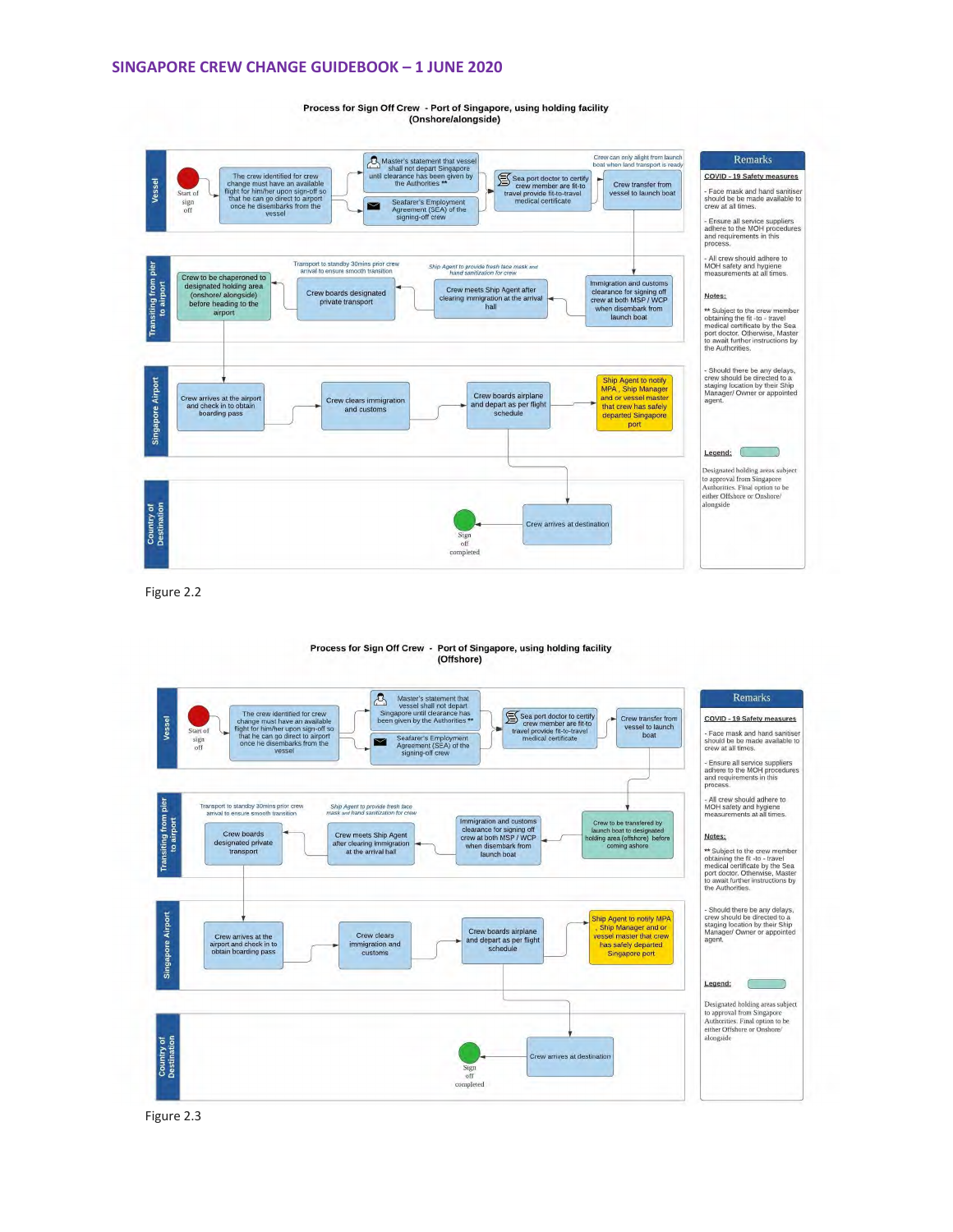## **Sign Off Crew in Port of Singapore – RACI Matrix**

| <b>S/N</b> | Category                                 | <b>Activity/ Task</b>                                                                                                                                                                                  | mpaimot | <b>Ship Manager</b> | <b>Ship Agent</b> | Master | <b>Manning</b><br>Apency |                                                                                     | <b>RACI Matrix</b>                                                                                                                                                                                                                   |
|------------|------------------------------------------|--------------------------------------------------------------------------------------------------------------------------------------------------------------------------------------------------------|---------|---------------------|-------------------|--------|--------------------------|-------------------------------------------------------------------------------------|--------------------------------------------------------------------------------------------------------------------------------------------------------------------------------------------------------------------------------------|
|            | Vessel Arrival in                        | Flight booking                                                                                                                                                                                         |         | <b>A&amp;R</b>      |                   |        |                          | Responsible                                                                         | Owns the activity/task. Person working<br>to achieve the task.                                                                                                                                                                       |
|            | Singapore                                | Master statement and SEA                                                                                                                                                                               |         | $\mathbf{A}$        |                   | R      | C.                       | Accountable<br>sign of /approve on work before it is<br>be zero. The one ultimately | To whom R is accountable. Who must                                                                                                                                                                                                   |
|            |                                          | Singapore doctors issuance of<br>Fil - for- travel                                                                                                                                                     |         |                     | A8R               |        |                          |                                                                                     | effective No more than one A but can                                                                                                                                                                                                 |
| Q          | Transit from<br>Vessel to Almort         | Transil from Vessel to Ameri<br>with approved suppliers.                                                                                                                                               |         |                     | A&R               |        |                          |                                                                                     | answerable for the completion of<br>deliverable or lask, and the one who<br>delegates the work to those<br>responsible.<br>NOTE: Dhe role can be auto B and y<br>Has information and/or capability<br>necessary to complete the work |
|            | Singapore Airport                        | Crew check- in and immigration<br>clearance - with Chaperon                                                                                                                                            |         |                     | A&R               |        | c.                       |                                                                                     |                                                                                                                                                                                                                                      |
|            | Country of<br>Destination                | Crew arrives at destination                                                                                                                                                                            |         | A                   |                   |        | R                        | Consulted                                                                           |                                                                                                                                                                                                                                      |
|            | (i) Approval from MPA for crew Sign Off. | Note: Sign Off is confirmed when the following approval is obtained;<br>(ii) Valid visa issuance by Immigration & Checkpoints Authority (ICA)<br>(iii) Approval from National Environment Agency (NEA) |         |                     |                   |        |                          | <b>Informed</b>                                                                     | Must be notified of results, but need<br>not be consulted                                                                                                                                                                            |

Figure 2.4

To minimise the risk of importation and spread COVID-19 in Singapore, the crew must be transferred directly between the vessel and the point of arrival/departure. Company may wish to take note of the following requirements:

| <b>Phase</b><br><b>Descriptor</b> | <b>Check List</b>                                                                                                                                                                                           | <b>Mitigating Factor</b>                                                                                                                            |
|-----------------------------------|-------------------------------------------------------------------------------------------------------------------------------------------------------------------------------------------------------------|-----------------------------------------------------------------------------------------------------------------------------------------------------|
| Sign-Off Crew<br>A                | The crew must have an available flight for<br>him/her upon sign-off so that he can go<br>direct to airport once he disembarks from<br>the vessel.                                                           | Approved medical doctor to<br>certify crew members are<br>fit-to travel prior to sign-off.<br>No sharing of Passenger<br>launch boats for crew and  |
| B                                 | Crew is not allowed to remain on shore in<br>Singapore while waiting for his flight.                                                                                                                        | service<br>engineers/technicians                                                                                                                    |
|                                   | Only in exceptional circumstances<br>and approved by MPA, the crew may<br>be transferred to an approved<br>holding facility while waiting for his<br>flight, the ship he/she signed off<br>from can depart. | Agent will transport the<br>crew using private transport<br>to the airport for the crew<br>to clear ICA. The crew will<br>be escorted to the plane. |
| C                                 | Seafarer's Employment Agreement (SEA) of<br>the signing-off crew.                                                                                                                                           | Transport to standby 30<br>mins before picking sign off                                                                                             |
| D                                 | Fit-to-travel medical certificate issued by an<br>approved medical doctor in Singapore prior<br>to the crew's disembarkation from his/her<br>ship.                                                          | crew                                                                                                                                                |
| E                                 | Master's statement that vessel shall not<br>depart Singapore until the crew departed on<br>his scheduled flight.                                                                                            |                                                                                                                                                     |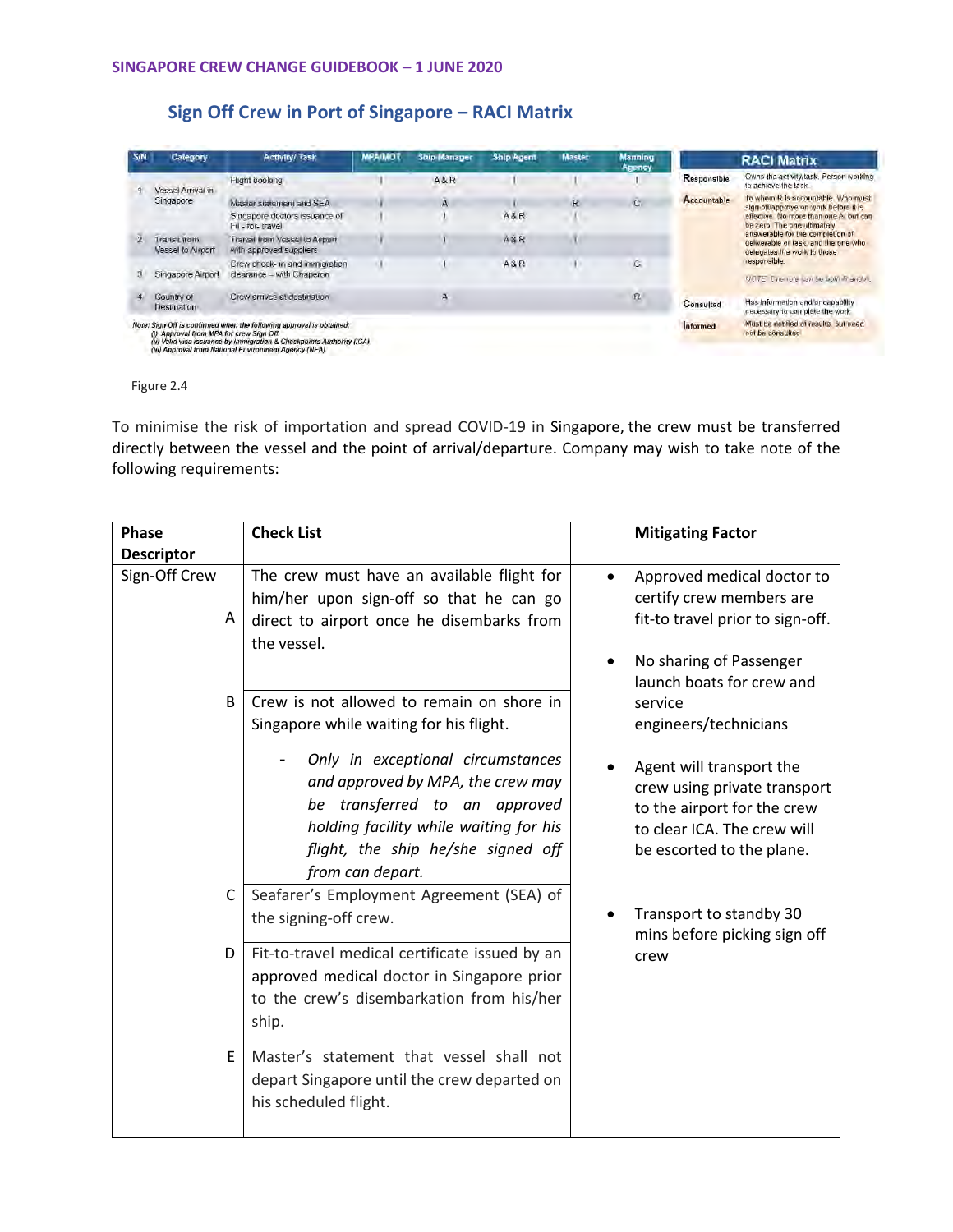|                                          | Only in exceptional circumstances<br>and approved by MPA the crew can<br>be transferred to an approved<br>holding facility while waiting for his<br>flight, the ship he/she signed off<br>from may be permitted to depart. |                                                                                                                                                                                                                                                                                                                                                                                                                                           |
|------------------------------------------|----------------------------------------------------------------------------------------------------------------------------------------------------------------------------------------------------------------------------|-------------------------------------------------------------------------------------------------------------------------------------------------------------------------------------------------------------------------------------------------------------------------------------------------------------------------------------------------------------------------------------------------------------------------------------------|
| <b>Phase</b><br><b>Descriptor</b>        | <b>Check List</b>                                                                                                                                                                                                          | <b>Mitigating Factor</b>                                                                                                                                                                                                                                                                                                                                                                                                                  |
| Land / Sea<br>Transport<br>Provider<br>A | Wear mask at all times.                                                                                                                                                                                                    | Eliminating cross contamination:<br>$\bullet$<br>All transport vendors<br>$\circ$<br>are to practice MTI<br>Covid-19 guidelines and<br>safety measures.<br>All vendors' segregation<br>$\circ$<br>plans are to be<br>submitted to the<br>relevant authorities.<br>Drivers and boatman<br>$\circ$<br>are to remind crew on<br>the Covid-19 safety<br>measures.<br>All vendors are to abide<br>$\circ$<br>to the NEA cleaning<br>guidelines |
| B                                        | Sanitise and disinfect seats/interior prior<br>receiving the next onboard crew<br>Ensure all crew sanitise their hands once in<br>vehicle/launch                                                                           |                                                                                                                                                                                                                                                                                                                                                                                                                                           |
| C                                        | Sanitise and disinfect seats/interior after<br>dropping off crew.                                                                                                                                                          |                                                                                                                                                                                                                                                                                                                                                                                                                                           |

If the above requirements can be met in line with Port Marine Circular 26, kindly submit the following documents to MPA to process the request:

- A. Application form as attached. (Complete one per crew)
- B. Letter of undertaking by owner/agent/operator.
- C. Scanned copies of crew's passport.
- D. Flight itinerary for both sign-on and sign-off crew.